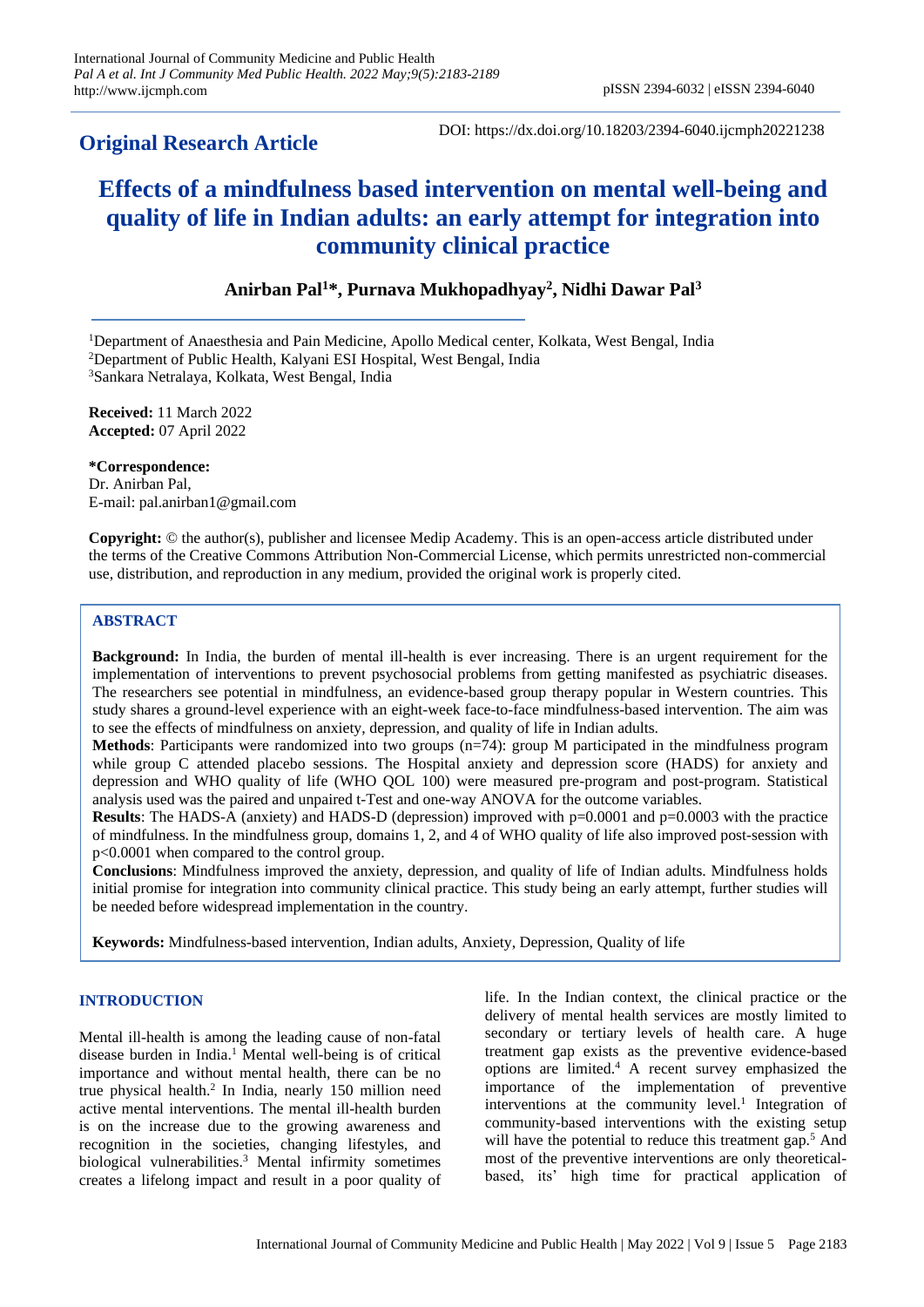interventions to improve the mental health of the Indian community.<sup>6</sup> These evidence-based interventions will be the entry points to mainstream healthcare.

Mindfulness has been integrated into the mainstream health care of Western countries since the 1970s.<sup>7</sup> Mindfulness was defined by Kabat-Zinn as "the awareness that arises when paying attention on purpose, in the present moment, and non-judgmentally".<sup>8</sup> Mindfulness was first implemented in a clinical setting as a group program called the mindfulness based stress reduction (MBSR). MBSR gave way to Mindfulness based interventions (MBIs) that are structured, practicaloriented, flexible, and modified for application in different community settings. Subsequent research found Mindfulness to reduce psychological symptoms, increase subjective well-being, and improve behavioural regulation.<sup>9</sup> But India has major social and cultural differences from the West and the experience with mindfulness is limited. After an extensive search, nominal research with mindfulness can be traced in the nonclinical Indian population. The researchers in this study focus on the prevention of psychosocial problems of anxiety and depression prevalent in Indian societies from getting manifested as diseases. Mindfulness sessions have the advantage of being conducted in a group without the involvement of psychiatric specialists/experts. India has already a shortage of specialists with 0.75 psychiatrists per 100,000, too meagre a resource for the whole population.<sup>10</sup>Mindfulness sessions are not a replacement for established psychological/psychiatric therapies but can be a valuable addition to preventive mental health services. This study shares a ground-level experience with the practical application of mindfulness in an Indian community. It aims to see the impact of an eight-week face-to-face MBI on anxiety, depression (measured by Hospital anxiety and depression score; HADS) and quality of life (measured by WHO quality of life score; WHO-QOL 100) of apparently healthy Indian adults. The researchers formulate a hypothesis that Mindfulness will positively affect the anxiety, depression, and quality of life of the participants post-program.

# **METHODS**

### *Study design and setting*

The prospective randomized controlled study was conducted by a medical institution based in West Bengal, India. It collaborated with a mindfulness centre to organize the face-to-face mindfulness program. The study period was March to August 2021. Institutional ethical clearance was obtained and written informed consent was taken from all participants. The trial was registered in the clinical trial registry of India.

### *Sample size calculation*

Despite an extensive search, any previous data in the Indian setting with HADS and WHO-QOL 100 was not

found. The sample size was calculated based on non-Indian studies, on the assumption of a standard deviation (SD) of 11.53 and 3.365 of the expected difference of mean HADS and WHO QOL 100 from the previous non-Indian studies, with a power of >80% to detect this difference using Paired-t test, Unpaired-t test and oneway ANOVA, with type I error ( $\alpha$ ) of <5%.<sup>11,12</sup> The calculated minimum sample size came out as 28 each using HADS and 38 each using WHO-QOL score. Hence, we planned our study with 80 participants divided into 2 groups of 40 each. Information about the study was spread in the community and interested participants contacted the study-co-ordinator. Eighty participants were screened by the researchers, based on written responses to a questionnaire based on inclusion and exclusion criteria.

### *Inclusion and exclusion criteria*

Inclusion criteria were age between 18 to 65 years, no major diagnosed physical illness, not undergoing any psychological therapy or any plans of it during the study period, no any significant drug history, level of education more than higher secondary standard with a basic understanding of English and have to be a resident of India. Exclusion criteria were; diagnosed psychiatric illness, previous experience with mindfulness or meditation. The selected participants were subjected to an interview with a clinical psychologist to exclude any major psychological illness that has escaped initial screening. There was a provision for referral to psychiatric specialists and those subjects were not included in the study. Total 80 participants were randomized into 2 groups; mindfulness (group M) and control group (group C), 40 in each group. Randomization was done using Random Number Tables of By Rand Corporation, USA©1955. Six participants in group C did not complete the pre-session formalities of data submission and were excluded from the study. The 40 candidates of group M were further sub-divided into two separate batches of 20 participants each and they participated in the MBI, on different days of the week. The 34 candidates in the control group attended "placebo" sessions. These placebo sessions involved instructions about self-care, of similar duration (where Mindfulness exercises and concepts were deliberately avoided) and were conducted by the same instructor. Candidates of the control group were later offered to join the MBI after the study period, which is beyond the scope of the present discussion. Attendance in at least six out of eight sessions was considered to be criteria of completion of the program. All candidates in group M and in group C completed the program. Final sample size was (n=40) for group M and  $(n=34)$  for group C (Figure 1).

### *Intervention*

The 8 week MBI was a reflection of the original 8 week Mindfulness-based stress reduction (MBSR) program. The program consisted of an orientation session and eight main sessions, one session each week. The duration of the sessions was approximate two hours. The all-day silent retreat was not included. The mindfulness instructor was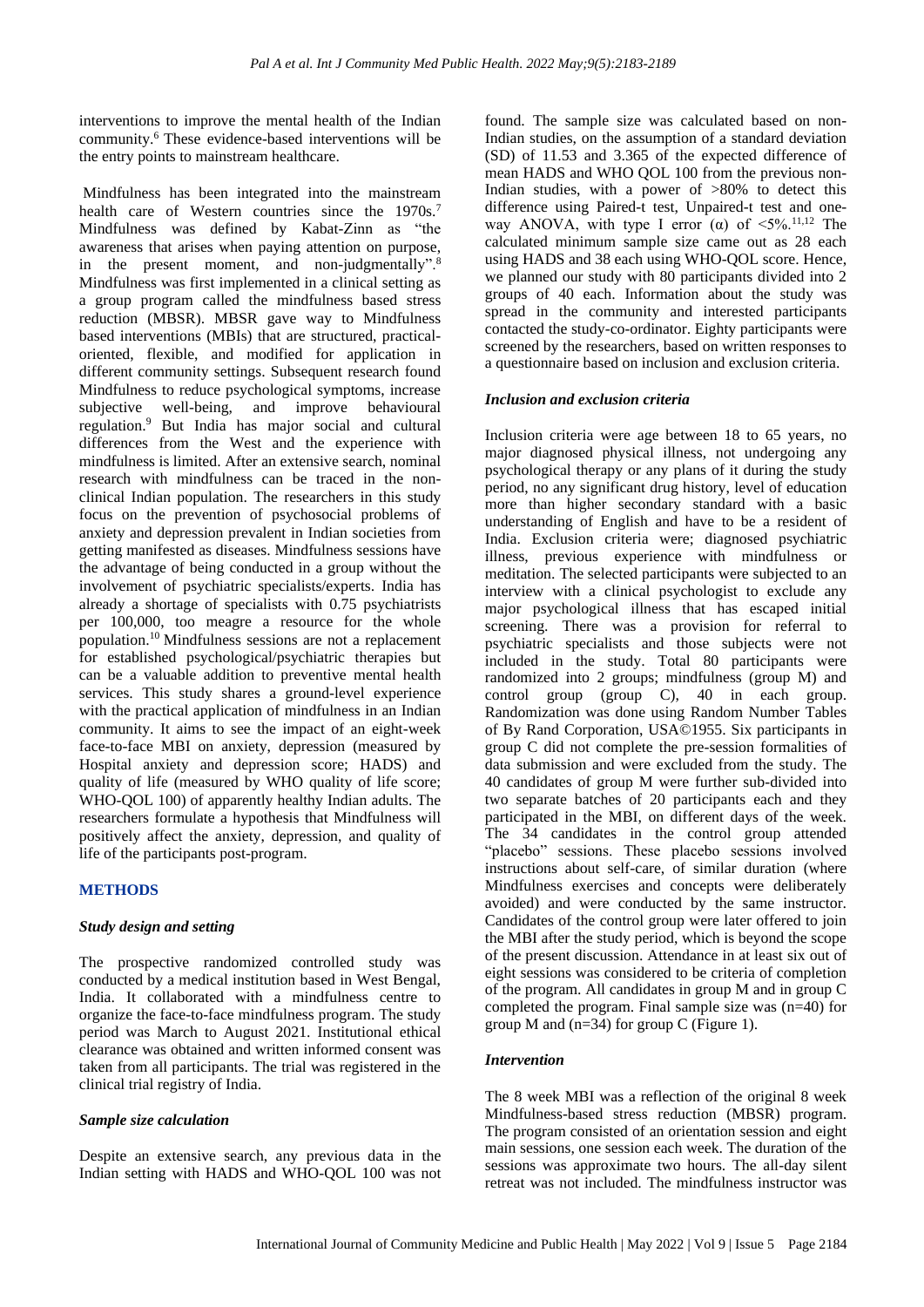trained via the original MBSR course and other affiliated courses and had experience teaching Mindfulness for more than two years. The language of communication was English but the local language was used for some parts for better understanding. During the face-to-face sessions, formal meditation skills (body scan, sitting meditation), informal meditation skills (incorporation of mindfulness in daily activities), and mindfulness attitudes (acceptance, patience, letting go, non-judgemental, gratitude, compassion) were discussed and encouraged to bring in practice. The subjects were required to do a daily formal practice of meditation of thirty minutes and maintain a logbook. The daily practice of formal, informal, mindfulness activities and the homework assignments were monitored by the instructor. The group C participants doing placebo sessions maintained a similar schedule (excluding the Mindfulness exercises and concepts). Any participant experiencing any discomfort or adverse effect during the programme was asked to report to the instructor.

#### *Outcome variables*

Demographic data (age, sex) was collected at the beginning of the study. In addition, quantitative variables HADS and WHO QOL were measured at two time points; pre-session and post-session.<sup>9,13</sup>

#### *HADS*

This scale was deliberately chosen as it is a reliable tool for community-level research work to screen anxiety and depression in primary care medical practice. HADS consists of a fourteen-item scale with seven items each for anxiety and depression subscales. Scoring for each item ranges from zero to three. A subscale score >8 denotes anxiety or depression.

# *WHO QOL 100*

WHO QOL focuses on physical and mental health and the functional performance of individuals. WHO QOL has 4 domains: physical health (7 items), psychological health (6 items), social relationships (3 items), and environment (8 items), after computing the scores, they were transformed to a 0-100-scale.

Any participant experiencing any discomfort was requested to report to the instructor. The overall experience of the participants post-program was noted as a subjective measure to serve as an indirect measure of acceptability of the mindfulness program in the study population.

#### *Statistical analysis*

Data of WHO-QOL and HADS were treated as continuous. Data were tested for equality of variance using Levene's test. Normality was confirmed using Shapiro-Wilk test. The analysis of continuous data was

performed using Paired and Unpaired t-test and One-way ANOVA. Baseline characteristics (age, sex) were tested using the Un-paired t-test and Chi-square  $(\chi^2)$  test respectively. The statistical software used was SPSS Statistics for Windows 7® version 18.0.0 (Chicago, IL 60606-6412) and GraphPad Prism® InStat version 5.0. (California 92037-3219), Microsoft® Office Excel 2010 (Washington: Microsoft) was used to draw the Figures. Results were presented as mean (SD) and percentage format, p<0.05 was considered statistically significant.

#### **RESULTS**

## *Baseline characteristics*

Out of 80 participants enrolled, 40 participated in the mindfulness intervention (Group M) and 34 acted as controls (Group C) (Figure 1). Baseline demographic characteristics (age, sex) were similar between the participants (Group M) and controls (Group C) (Table 1).



#### **Figure 1: Consort 2010 flow diagram of participants in the study.**

#### *HADS*

The HADS was grouped into pre-session and post-session scores for each group (group M and group C). By Unpaired t-test, the mean scores in group M when compared to group C (post-session) differed significantly in HADS-A (anxiety) and HADS-D (depression) with p<0.0001 and p=0.0003 respectively. By Paired t-test, the mean scores in post-session differed significantly only in group M compared to respective pre-session scores with p<0.0001 in both HADS-A and D (Table 1). The above tests were followed up by one-way ANOVA which also showed that HADS Scores were also significantly lower in post-session group M compared to other scores in HADS-A and D with  $p=0.000$ .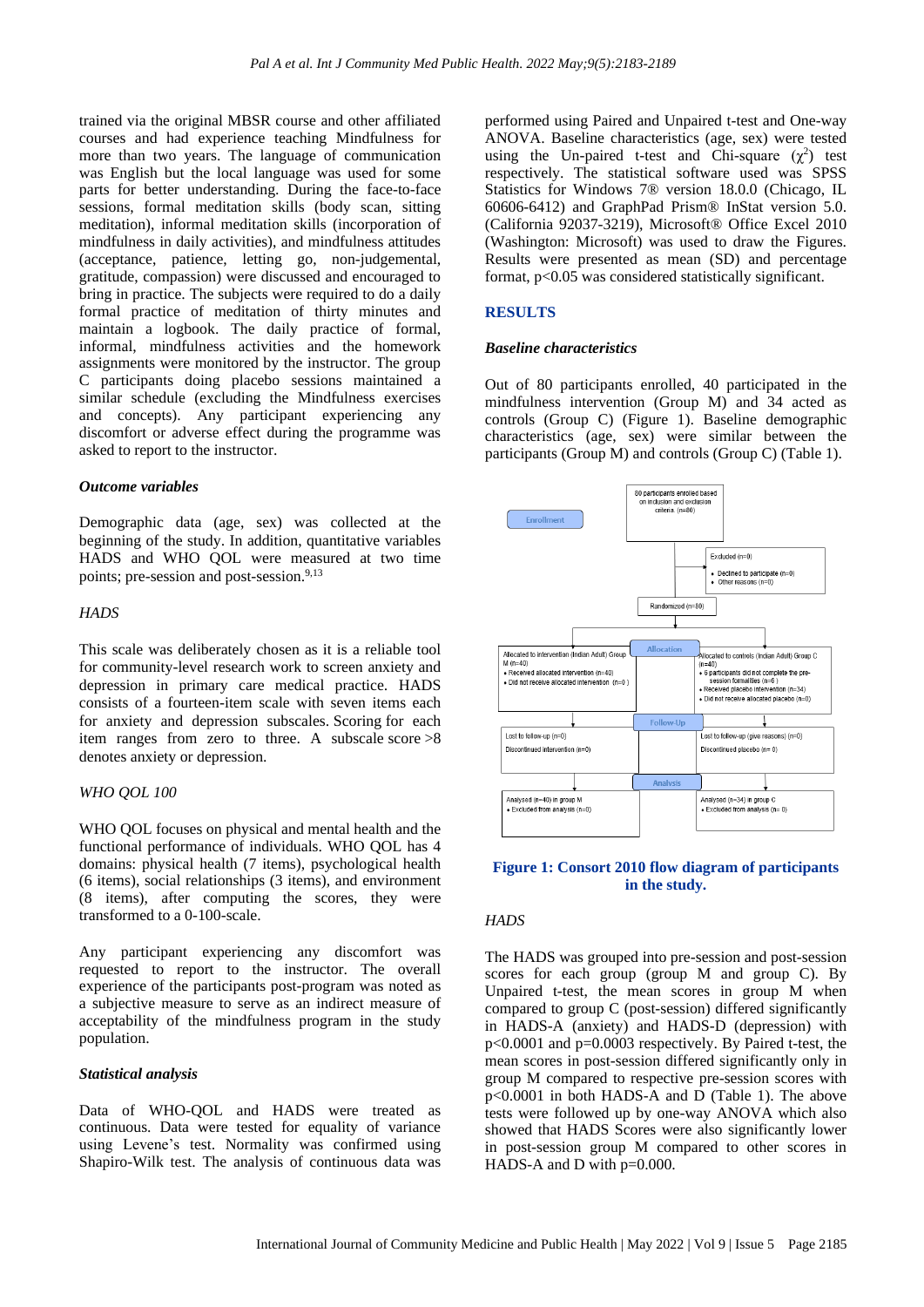| <b>Groups</b>                          |                       | Group $M(n=40)$<br>Mean (SD)/<br>N(%) | Group C $(n=34)$<br>Mean (SD)/<br>N(%) | <b>Unpaired</b><br>t test<br>p value | <b>ANOVA</b>       |          |
|----------------------------------------|-----------------------|---------------------------------------|----------------------------------------|--------------------------------------|--------------------|----------|
|                                        |                       |                                       |                                        |                                      | <b>F</b> statistic | P value  |
| <b>Basic</b><br><b>characteristics</b> | Age (years)           | 49.70 (10.49)                         | 50.20 (10.66)                          | 0.8398                               |                    |          |
|                                        | <b>Sex</b>            | $M=14(35.00)$<br>$F=26(65.00)$        | $M=15(44.12)$<br>$F=19(55.88)$         | 0.4233                               |                    |          |
| <b>WHO-QOL</b>                         | Domain1               |                                       |                                        |                                      |                    | < 0.0001 |
|                                        | Pre-session           | 61.8(13.51)                           | 61.26 (11.86)                          | 0.8568                               | 9.0185             |          |
|                                        | Post-session          | 73.37 (10.51)                         | 61.97 (12.57)                          | < 0.0001                             |                    |          |
|                                        | Paired t-test p value | < 0.0001                              | 0.1032                                 |                                      |                    |          |
|                                        | Domain2               |                                       |                                        |                                      |                    | < 0.0001 |
|                                        | Pre-session           | 55.95 (9.89)                          | 54.82 (10.30)                          | 0.6323                               | 17.5359            |          |
|                                        | Post-session          | 69.05 (11.38)                         | 54.47 (9.89)                           | < 0.0001                             |                    |          |
|                                        | Paired t-test p value | < 0.0001                              | 0.5351                                 |                                      |                    |          |
|                                        | Domain 3              |                                       |                                        |                                      | 1.3815             | 0.2509   |
|                                        | Pre-session           | 58.8 (16.25)                          | 58.5 (15.47)                           | 0.9357                               |                    |          |
|                                        | Post-session          | 64.72 (15.26)                         | 60.26 (13.68)                          | 0.1932                               |                    |          |
|                                        | Paired t-test p value | < 0.0001                              | 0.4585                                 |                                      |                    |          |
|                                        | Domain 4              |                                       |                                        |                                      | 5.3147             | 0.0017   |
|                                        | Pre-session           | 62.17(8.24)                           | 61.38 (7.28)                           | 0.666                                |                    |          |
|                                        | Post-session          | 68.55 (10.75)                         | 62.47(8.76)                            | 0.0103                               |                    |          |
|                                        | Paired t-test p value | < 0.0001                              | 0.4732                                 |                                      |                    |          |
| <b>HADS</b>                            | <b>Anxiety</b>        |                                       |                                        |                                      |                    | < 0.0001 |
|                                        | Pre-session           | 7.77(3.10)                            | 8.17 (3.20)                            | 0.5968                               | 15.3467            |          |
|                                        | Post-session          | 4.15(2.63)                            | 7.38(2.75)                             | < 0.0001                             |                    |          |
|                                        | Paired t-test p value | < 0.0001                              | 0.1034                                 |                                      |                    |          |
|                                        | <b>Depression</b>     |                                       |                                        |                                      |                    | 0.0001   |
|                                        | Pre-session           | 6.75(3.55)                            | 7.23(3.69)                             | 0.5952                               | 8.0994             |          |
|                                        | Post-session          | 3.77(3.43)                            | 6.61(2.95)                             | 0.0003                               |                    |          |
|                                        | Paired t-test p value | < 0.0001                              | 0.1115                                 |                                      |                    |          |

# **Table 1: Representation of demography (age, sex), WHO QOL (4 domains), HADS (anxiety and depression) of the study participants.**

# *WHO-QOL 100 scores*

The WHO-QOL scores were grouped into pre-session and post-session scores for each group (group M and group C). By Unpaired t-test, the mean post-session scores in Group M when compared to group C differed significantly in domain 1,2 and 4 of WHO-QOL with  $p<0.0001$  in domain 1,2 and  $p<0.0103$  in domain 4. By Paired t-test, the mean post-session scores of group M differed significantly compared to respective pre-session scores with p=0.0001 in all domains of WHO-QOL (Table 1).

The above tests were followed up by one-way ANOVA which also showed that WHO-QOL scores were also significantly higher in post-session Group M compared to other scores in domain 1,2 and 4 with  $p<0.0001$  in domain 1,2 and p=0.0017 in domain 4. There were no significant differences in mean scores of domain 3 WHO QOL in group M when compared to group C. One-way ANOVA result within domain 3 WHO-QOL was also not significant. No discomfort or side effect was reported by any participant during the program.

# **DISCUSSION**

The results of the study support the hypothesis formed. The MBI caused a significant improvement in anxiety  $(p<0.0001)$  and depression  $(p=0.0003)$  components of post-session HADS scores, compared to the control group. Mindfulness significantly improved the physical (p<0.0001), psychological (p<0.0001), and environmental  $(p=0.0103)$  domains of WHO QOL with not much effect in the social domain as compared to the control group.

The improvements in the psychological domain of WHO QOL and the effects on anxiety and depression components of HADS indicate the positive impact of Mindfulness on the mental wellbeing of the participants. Mindfulness appears to be culturally acceptable as evident from written comments of participants postprogram. The effects on anxiety and depression are comparable to prior research work from other countries. Previous studies found Mindfulness to be effective on anxiety and depression in Spanish university students and Danish women.<sup>14,15</sup> The significant positive impact on anxiety and depression perhaps reflects the huge burden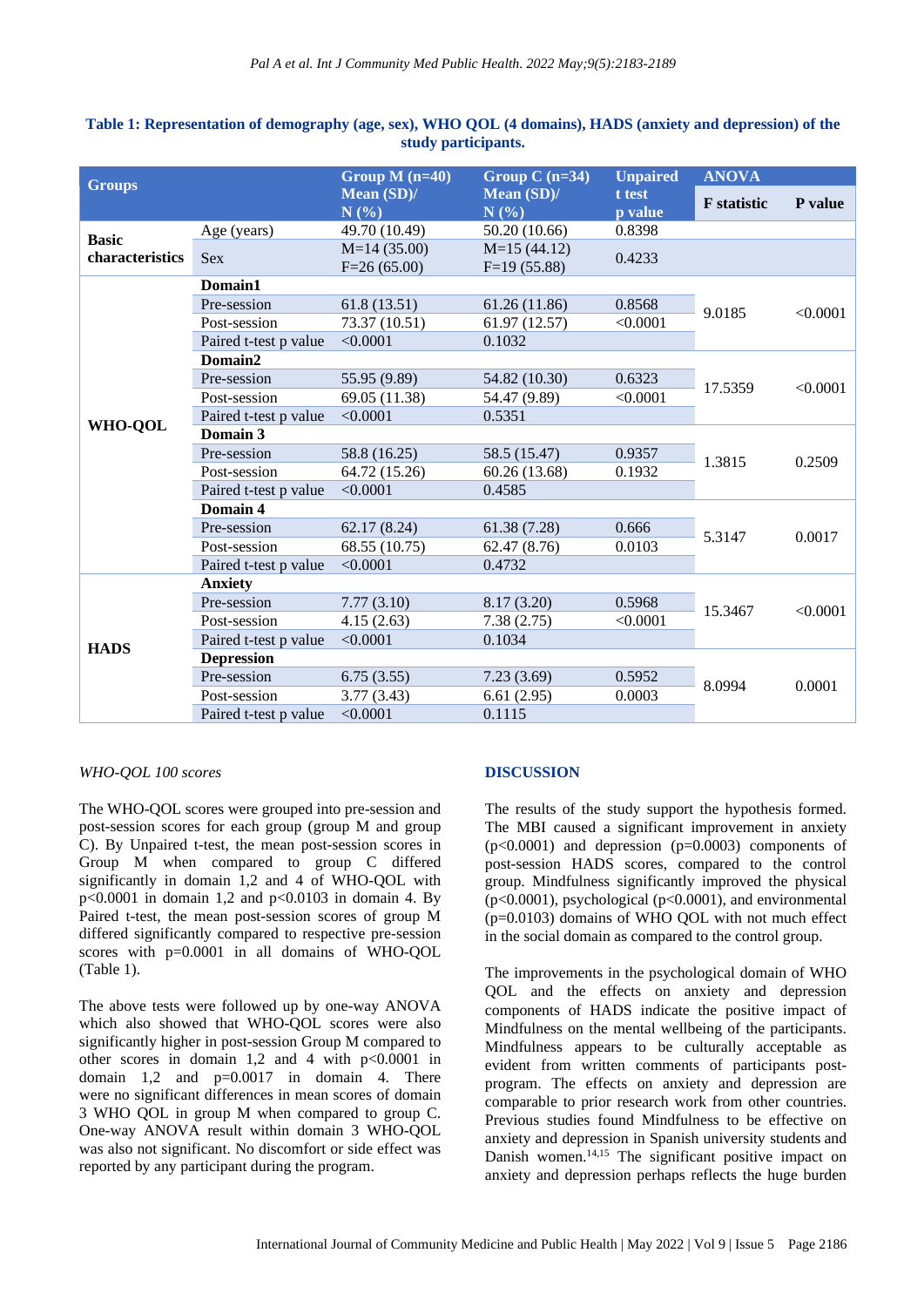of underlying sub-clinical mental diseases in the Indian community.<sup>5</sup> A previous study found mindfulness interventions targeted at subclinical symptoms of mental disorders to be more beneficial.<sup>16</sup> The impact of Mindfulness on WHO QOL is consistent with results in Taiwanese and Iranian patients and in patients with Parkinson's disease.<sup>12,17,18</sup> A few Indian studies mention its application in specific domains like to treat depression in diabetes mellitus, to lower intraocular pressure, use in gastro-oesophageal reflux patients and in pregnant women, but the experience with the non-clinical population in a clinical setting are minimal.19-23

In India the problems related to mental health are multidimensional. There are a lot of myths and stigmas associated with mental health problems.<sup>24</sup> This leads to improper utilization of existing mental health services.<sup>25</sup> So community-based interventions are to play a pivotal role in clinical practice in the near future.<sup>26</sup> There is a lack of practical implementation of evidence-based preventive models in the Indian scenario.<sup>27</sup> Mindfulness appears to have a few additional advantages as a preventive intervention in the Indian context. The mindfulness-based interventions are available within the community itself. Perhaps a shift from individual therapies to group-based therapies may help in increasing the acceptability. Moreover, it can reach out to a large number of people at a point of time, beneficial for a populous country like India.

The mindfulness concepts and exercises though completely new to Indian participants were well understood and accepted by the participants. The difficulties faced in this early study were to keep the participants' commitment going for a period of two months, maintain interest in the control group, and problems faced by debilitated participants in physical attendance. But the delivery of programs at the community level was a welcome step to overcome the stigma and unwillingness to go to formal mental health setups. These programs acted as referrals to the mainstream mental healthcare system breaking the current trend of seeking professional help as the last resort.

Mindfulness is only an additional tool and not a panacea to multi-level mental health problems in the Indian context. Individuals with a diagnosed psychiatric illness need to be treated by psychiatric specialists and no one doubts this notion. The researchers neither promote mindfulness as a one-size-fits-all intervention for all subclinical psychological issues nor claim any superiority over other evidence-based therapies.<sup>28,29</sup>

Comparison with other standard therapies was beyond the scope of this study. The motive behind this research work was only to explore the practical implementation of mindfulness in community clinical practice in the Indian context. These type of evidence-based preventive interventions at the community level will be the effective access point to secondary and tertiary mental care.

# *Limitations*

Limitations of this study include self-reporting of variables by participants, no use of active intervention (only placebo sessions) in comparison groups, and no scope of follow-up post-intervention. The participants showed interest to participate, which may have influenced the results. HADS used in this early study is a basic screening tool with limitations to reflect mental wellbeing. None of the specific measures of mindfulness, nor other outcome variables reflecting well-being, can be included in the study.

A cost analysis was not performed so inference on the low cost of the intervention cannot be drawn. The study was conducted in an urban/semi-urban community setup, so the cultural acceptability of Mindfulness may not be generalized to multiple and diverse communities throughout the country. The study recruited participants who had a basic education level with a nominal understanding of English, so no opinion can be formed about the understanding of mindfulness at lower education levels.

Despite the limitations, this early study is a stepping stone towards the integration of mindfulness in the existing mental health care infrastructure. Mindfulness group programs are rational entry points to mainstream medical care in a community where medical help is sought as the last resort. But proper integration into clinical practice will be a long process involving standardization, training, quality-control, planned implementation, and cost analysis through further research.

More extensive research on mindfulness will deepen the knowledge of its applications in different socio-cultural perspectives and different clinical or non-clinical settings. Creating more research evidence and translating those evidence into practice will be the future direction.

# **CONCLUSION**

Mindfulness shows initial promise as a preventive community-based intervention to improve anxiety, depression, and quality of life of Indian adults. This study opens up the possibilities of integration of Mindfulness into community clinical practice and this needs to be substantiated by further research.

*Funding: No funding sources Conflict of interest: None declared Ethical approval: The study was approved by the Institutional Ethics Committee*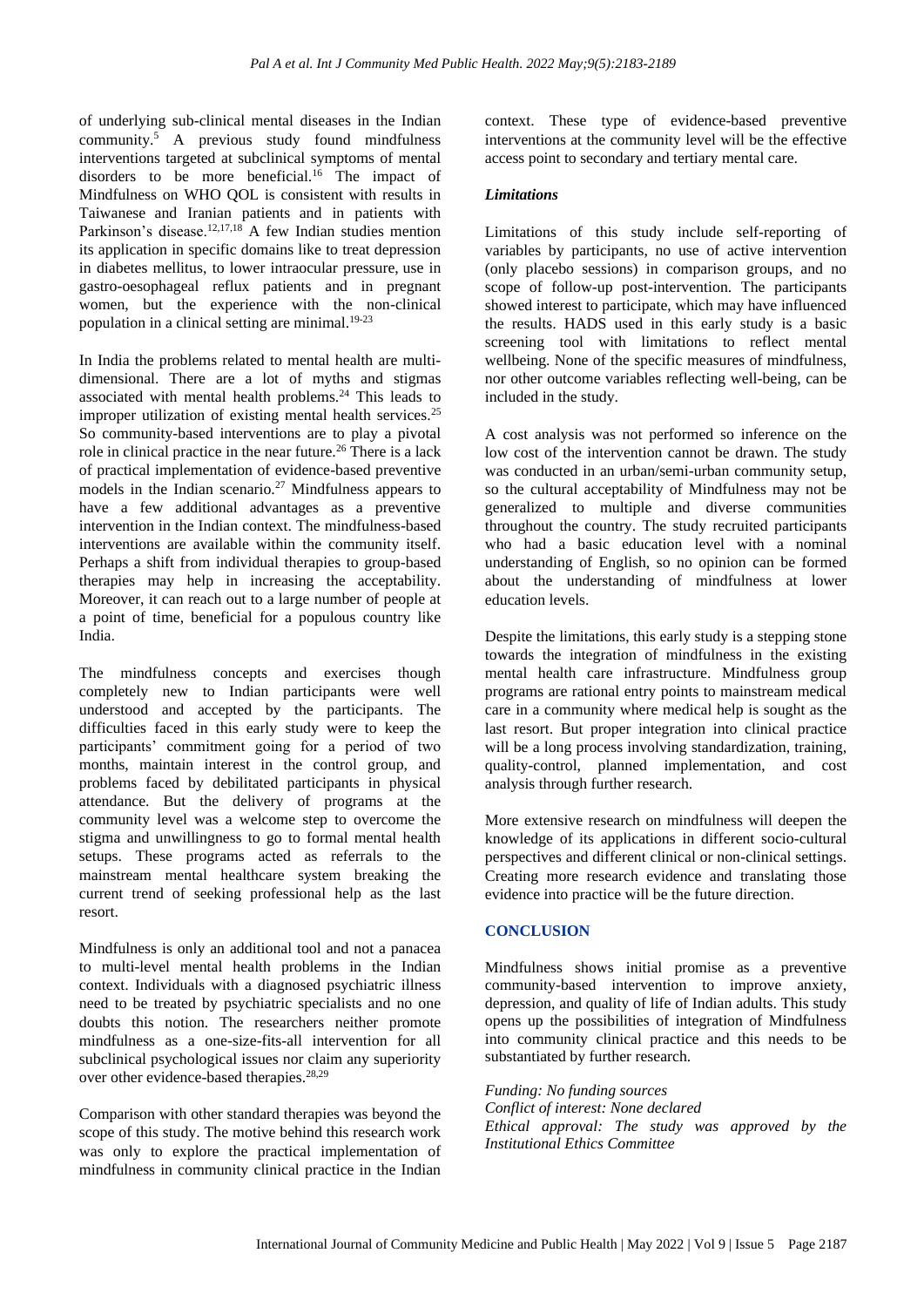## **REFERENCES**

- 1. Sagar R, Pattanayak RD, Chandrasekaran R, Chaudhury PK, Deswal BS, Lenin Singh RK, et al. Twelve-month prevalence and treatment gap for common mental disorders: findings from a largescale epidemiological survey in India. Indian J Psychiatry. 2017;59**:**46-55.
- 2. Kolappa K, Henderson DC, Kishore SP. No physical health without mental health: lessons unlearned? Bull World Health Organ. 2013;91:3.
- 3. Murthy RS. National Mental Health Survey of India 2015-2016. Indian J Psychiatry. 2017;59:21-6.
- 4. Thirunavukarasu M. Closing the treatment gap. Indian J Psychiatry. 2011;53:199-201.
- 5. India State-Level Disease Burden Initiative Mental Disorders Collaborators. The burden of mental disorders across the states of India: the Global Burden of Disease Study 1990-2017. Lancet Psychiat. 2020;7:148-161.
- 6. Srivastava K, Chatterjee K, Bhat PS. Mental health awareness: The Indian scenario. Ind Psychiatry J. 2016;25:131-4.
- 7. Kabat-Zinn J. Mindfulness-Based Interventions in Context: Past, Present, and Future. Clin Psychol Sci Pract. 2003;10:13.
- 8. Kabat-Zinn J. Coming to Our Senses: Healing Ourselves and the World through Mindfulness. New York: Hyperion; 2005.
- 9. Keng SL, Smoski MJ, Robins CJ. Effects of mindfulness on psychological health: a review of empirical studies. Clin Psychol Rev. 2011;31:1041-56.
- 10. Garg K, Kumar CN, Chandra PS. Number of psychiatrists in India: Baby steps forward, but a long way to go. Indian J Psychiatry. 2019;61:104-5.
- 11. Rod K. Observing the Effects of Mindfulness-Based Meditation on Anxiety and Depression in Chronic Pain Patients. Psychiatr Danub. 2015;27:S209-11.
- 12. Chang YY, Wang LY, Liu CY, Chien TJ, Chen IJ, Hsu CH. The effects of a mindfulness meditation program on quality of life in cancer outpatients: an exploratory study. Integr Cancer Ther. 2018;17:363-70.
- 13. Zigmond AS, Snaith RP. The hospital anxiety and depression scale. Acta Psychiatr Scand. 1983;67:361-70.
- 14. Gallego J. Effect of a Mindfulness Program on Stress, Anxiety and Depression in University Students. Spanish J Psychol. 2014;17:e109.
- 15. Würtzen H, Dalton SO, Elsass P, Sumbundu AD, Steding-Jensen M, Karlsen RV, et al. Mindfulness significantly reduces self-reported levels of anxiety and depression: Results of a randomised controlled trial among 336 Danish women treated for stage I– III breast cancer. Eur J Cancer. 2013;49:1365-73
- 16. Galante J, Friedrich C, Dawson AF, Modrego-Alarcón M, Gebbing P, Delgado-Suárez I, et al. Mindfulness-based program for mental health promotion in adults in nonclinical settings: A

systematic review and meta-analysis of randomised controlled trials. PLoS Med. 2021;18:e1003481

- 17. Pouy S, Attari Peikani F, Nourmohammadi H, Sanei P, Tarjoman A, Borji M. Investigating the effect of mindfulness-based training on psychological status and quality of life in patients with breast cancer. Asian Pac J Cancer Prev. 2018;19:1993-8.
- 18. Ayromlou H, Najmi S, Ranjbar F, Ghaemian N, Rikhtegar R. The impact of mindfulness on quality of life in Parkinson's disease. [BJMP. 2020;13:a003](http://bjmp.org/files/2020-13-1/bjmp-2020-13-1-a003.pdf)
- 19. Chandra M, Raveendranathan D, Johnson Pradeep R, Patra S, Rushi, Prasad K. Managing depression in diabetes mellitus: a multicentric randomized controlled trial comparing effectiveness of fluoxetine and mindfulness in primary care: protocol for diabetes mellitus and depression (DIAMAND) Study. Indian J Psychol Med. 2020;42:S31-8.
- 20. Dada T, Mittal D, Mohanty K, Faiq MA, Bhat MA, Yadav RK, et al. Mindfulness meditation reduces intraocular pressure, lowers stress biomarkers and modulates gene expression in glaucoma: a randomized controlled trial. J Glaucoma. 2018;27:1061-7.
- 21. Chandran S, Raman R, Kishor M, Nandeesh HP. The effectiveness of mindfulness meditation in relief of symptoms of depression and quality of life in patients with gastroesophageal reflux disease. Indian J Gastroenterol. 2019;38:29-38.
- 22. Mongia M, Gupta AK, Vijay A, Sadhu R. Management of stuttering using cognitive behavior therapy and mindfulness meditation. Ind Psychiatry J. 2019;28:4-12.
- 23. Muthukrishnan S, Jain R, Kohli S, Batra S. Effect of Mindfulness Meditation on Perceived Stress Scores and Autonomic Function Tests of Pregnant Indian Women. J Clin Diagn Res. 2016;10:CC05-8.
- 24. Gaiha SM, Taylor Salisbury T, Koschorke M, Raman U, Petticrew M. Stigma associated with mental health problems among young people in India: a systematic review of magnitude, manifestations and recommend-dations. BMC Psychiat. 2020;20**:**538.
- 25. Venkatesh BT, Andrews T, Mayya SS, Singh MM, Parsekar SS. Perception of stigma toward mental illness in South India. J Family Med Prim Care. 2015;4:449-53.
- 26. Chatterjee S, Naik S, John S, Dabholkar H, Balaji M, Koschorke M, et al. Effectiveness of a community-based intervention for people with schizophrenia and their caregivers in India (COPSI): a randomised controlled trial. Lancet. 2014;383:1385-94.
- 27. Chatterjee S, Chowdhary N, Pednekar S, Cohen A, Andrew G, Araya R, et al. Integrating evidencebased treatments for common mental disorders in routine primary care: feasibility and acceptability of the MANAS intervention in Goa, India. World Psychiat. 2008;7:39-46.
- 28. Baer RA, Smith GT, Allen KB. Assessment of mindfulness by self-report: The Kentucky inventory